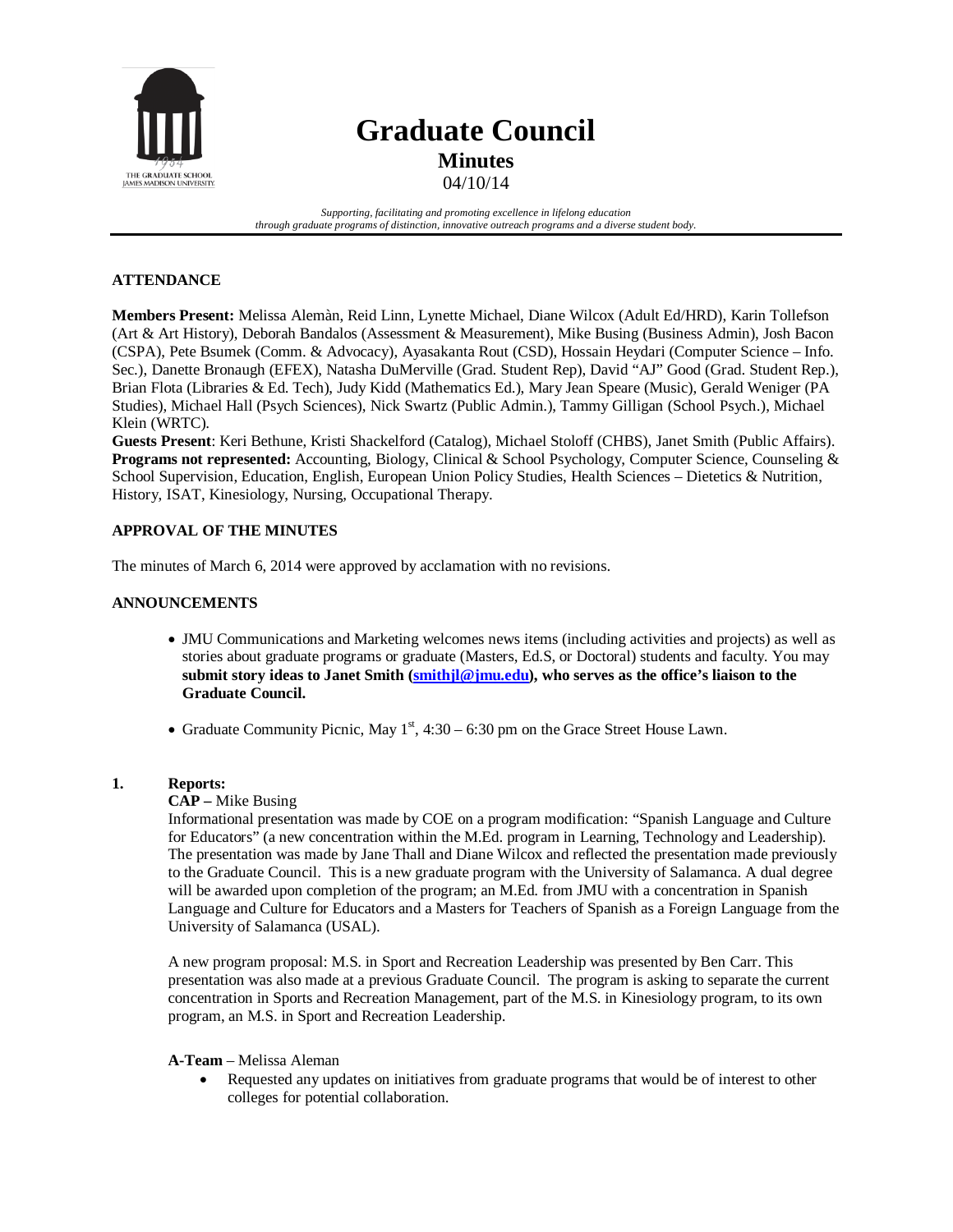#### **C&I –** Melissa Aleman

• No Report

## **Honor Council –** Nancy Nichols

• No Report

# **GSA Report –** AJ Good

AJ stated that GSA T-shirt sales are going well and still active; thanking all of those who had purchased a shirt. It was announced that the first GSA elections were held on April 6<sup>th</sup> with great success. Additionally, graduate program directors were thanked for their willingness to forward GSA correspondence to graduate students. AJ notified directors that one more email requesting forwarding will be sent out pertaining to a GSA scholarship, Impact Awards, election results, and the Graduate Community Picnic on May 1st.

Reid encouraged those present to attend the Graduate Community Picnic and mentioned the GSA Impact Awards. AJ echoed those sentiments and requested faculty to nominate students for the Impact Awards. AJ closed with asking program directors to begin identifying students to represent their programs in the 2014-15 Graduate Student Association.

# **2. Program Update: M.Ed. in Special Education, Concentration in Behavior Specialist – Keri Bethune**

New concentration sought, Master's of Education in Special Education – Concentration in Behavior Specialist

The College of Education has been working closely with Trevor Stokes (Graduate Psychology) to create a cross-disciplinary program within this new concentration. The new concentration is designed to allow students admitted to the M.Ed. – Behavior Specialist concentration to take the EXED courses required for the Master of Education degree, with the concentration classes meeting the course work requirements to sit for the Board Certified Behavior Analyst (BCBA) exam. The certification through BCBA will provide special educators with the expertise to support Applied Behavior Analysis programs in the school setting. This proposal anticipates needing four-five seats in Graduate Psychology classes, with priority being given to students already enrolled in Graduate Psychology. Those with any questions should contact Keri Bethune[: bethunks@jmu.edu.](mailto:bethunks@jmu.edu)

The program proposal was approved via e-vote.

# **3. Program Update: M.Ed., Mathematics Education –** Judy Kidd

New concentration and course update sought for M. Ed in Mathematics Education:

The M.Ed. in Mathematics was instituted in 2005 at the request of area school mathematics personnel. Those seeking this degree are primarily aspiring secondary-school teachers or current teachers wishing to teach AP level courses. Although the program has been successful, many desiring to obtain this degree are unable to meet face-to-face due to geographic limitations and/or schedule constraints. Thus, it is proposed to offer the program in a totally online format through the Office of Outreach & Engagement. The proposal will delete the mathematics education courses from the program and add the core courses required for other masters programs in the College of Education. These actions include deleting MAED 600 Seminar in Mathematics Education, MAED 610 Curricular Trends in Mathematics Teaching and Learning, and MAED 620 Teaching Mathematics with Technology and replacing them, respectively, with EDUC 641 Learning Theories and Instructional 01/2014 3 Models, EDUC 642 Curriculum Theory and Issues, and LTLE 570 Design and Development of Digital Media.

The program proposal was approved via e-vote.